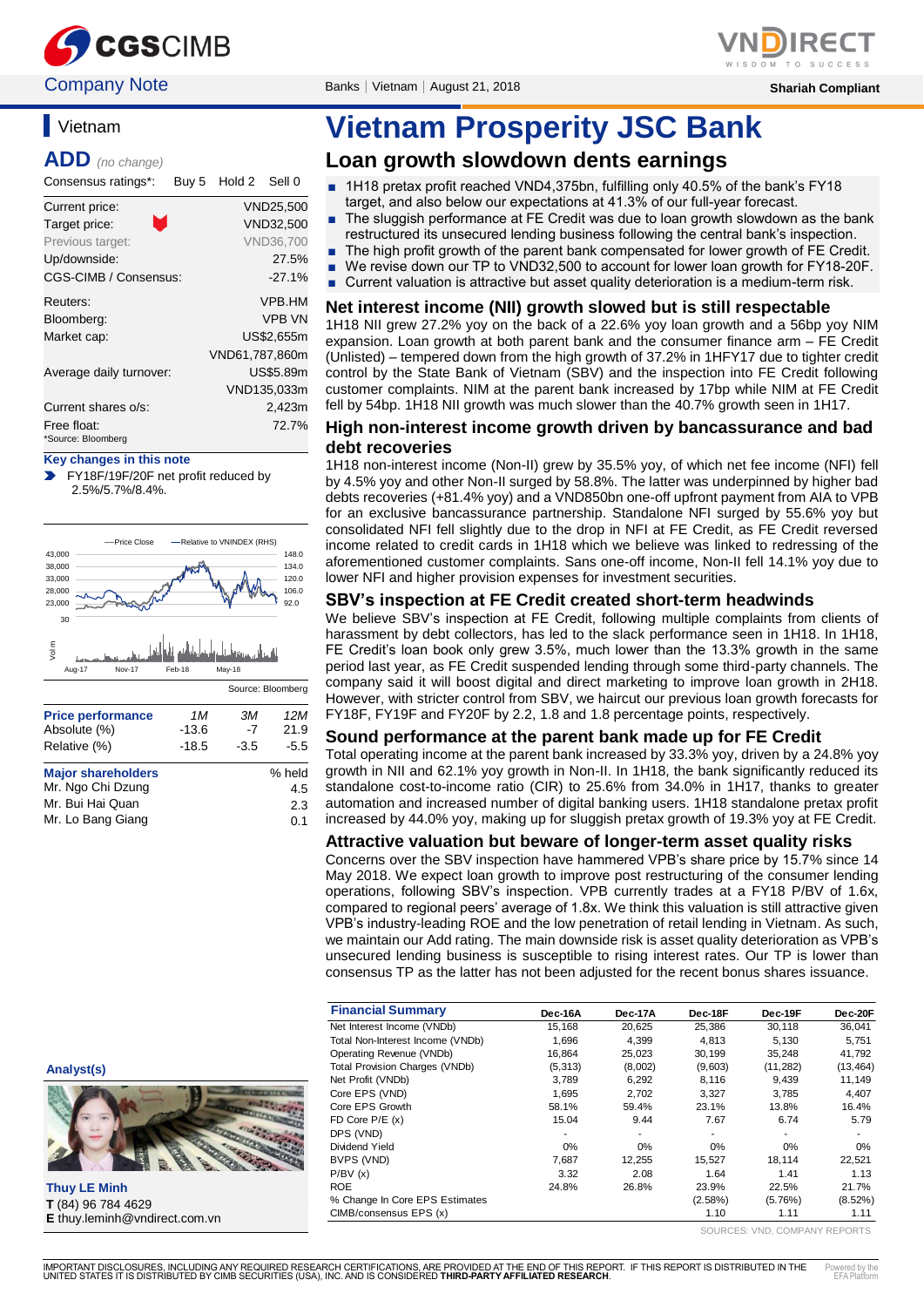



# **Loan growth slowdown dents earnings**

|                         | <b>Figure 1: Results comparison</b> |             |        |             |        |          |         |      |                     |                                          |                                                                                               |
|-------------------------|-------------------------------------|-------------|--------|-------------|--------|----------|---------|------|---------------------|------------------------------------------|-----------------------------------------------------------------------------------------------|
| FYE (VNDbn)             | <b>2Q18</b>                         | <b>2Q17</b> | yoy%   | <b>1Q18</b> | qoq%   | 1H18     | 1H17    | yoy% | <b>VND</b><br>FY18F | % of VND<br>FY18F<br>forecasts forecasts | <b>Comments</b>                                                                               |
| Net interest income     | 6,160                               | 4,753       | 30%    | 6,027       | 2%     | 12,187   | 9,582   | 27%  | 25,961              | 47%                                      | Slightly below our forecasts due to low loan<br>growth at FE Credit.                          |
| Non-interest income     | 691                                 | 1,139       | $-39%$ | 1,633       | $-58%$ | 2,324    | 1,716   | 35%  | 5,164               | 45%                                      | Below our forecasts due to the drop in fee<br>income at FE Credit.                            |
| Operating revenue       | 6,851                               | 5,891       | 16%    | 7,660       | -11%   | 14,511   | 11,297  | 28%  | 31,125              | 47%                                      | Below our forecasts.                                                                          |
| Operation expenses      | (2,300)                             | (2, 241)    | 3%     | (2,389)     | -4%    | (4,689)  | (4,038) | 16%  | (11,049)            | 42%                                      | Below our forecasts as CIR greatly improved as<br>VPB managed to cut operating costs in 1H18. |
| Pre-provision profit    | 4,551                               | 3,650       | 25%    | 5,271       | $-14%$ | 9,822    | 7,259   | 35%  | 20,076              | 49%                                      | In line with our forecasts.                                                                   |
| Total provision charges | (2,794)                             | (2, 310)    | 21%    | (2,652)     | 5%     | (5, 446) | (3,995) | 36%  | (9, 479)            | 57%                                      | Above our forecasts due to aggressive<br>provisioning at the parent bank.                     |
| Pre-tax profit          | 1,757                               | 1,340       | 31%    | 2,619       | $-33%$ | 4,375    | 3,264   | 34%  | 10,597              | 41%                                      | Below our forecasts.                                                                          |
| Net profit              | 1,415                               | 1,069       | 32%    | 2,089       | $-32%$ | 3,504    | 2,606   | 34%  | 8,478               | 41%                                      | Below our forecasts.                                                                          |
|                         |                                     |             |        |             |        |          |         |      |                     |                                          | SOURCES: VND RESEARCH, COMPANY REPORTS                                                        |

| Figure 2: VPB's key ratios by quarter  |               |        |        |        |               |  |  |  |  |
|----------------------------------------|---------------|--------|--------|--------|---------------|--|--|--|--|
|                                        | <b>1QFY17</b> | 2QFY17 | 3QFY17 | 4QFY17 | <b>1QFY18</b> |  |  |  |  |
| NII/TOI                                | 89.3%         | 80.7%  | 85.4%  | 76.3%  | 78.7%         |  |  |  |  |
| Non-II/TOI                             | 10.7%         | 19.3%  | 14.6%  | 23.7%  | 21.3%         |  |  |  |  |
| NIM (annualized)                       | 8.9%          | 8.4%   | 9.1%   | 9.1%   | 9.1%          |  |  |  |  |
| <b>CIR</b>                             | 33.2%         | 38.0%  | 36.3%  | 34.6%  | 31.2%         |  |  |  |  |
| Loan-to-Deposit ratio                  | 115.5%        | 123.0% | 129.2% | 134.4% | 129.7%        |  |  |  |  |
| <b>NPL</b>                             | 3.5%          | 2.8%   | 3.1%   | 3.4%   | 4.1%          |  |  |  |  |
| Credit cost (annualized)               | 4.5%          | 5.9%   | 3.9%   | 5.4%   | 5.7%          |  |  |  |  |
| ROAA (annualized)                      | 2.7%          | 1.8%   | 3.0%   | 2.9%   | 3.0%          |  |  |  |  |
| ROAE (annualized)                      | 34.2%         | 22.4%  | 32.1%  | 27.0%  | 27.3%         |  |  |  |  |
| SOURCES: VND RESEARCH, COMPANY REPORTS |               |        |        |        |               |  |  |  |  |

# **SBV's inspection at FE Credit created short-term headwinds**

Recently, FE Credit – VPB's consumer finance arm - was implicated in allegations of client harassment after multiple complaints were lodged that the firm had been inundating customers with too many phone calls. The consumer protection agency sent a document summing up customers' complaints, saying that FE Credit had used threats to collect debts related to loans taken out to purchase cosmetics products from DeAura, one of FE Credit's partners. DeAura was reported to have enticed thousands of customers to sign loan agreements of nearly US\$2,000 each without financial checks. Numerous DeAura customers said that they did not know that they signed a loan agreement. FE Credit quickly responded to those complaints by saying that it has complied with all regulations and disbursed loans for funding purchased of DeAura cosmetics only after the customers were found to have met all requirements. The company, however, also admitted to inappropriate behaviour via phone calls by its debt collectors which violates customer treatment rules. It added that it would take measures to remedy this.

The SBV's Banking Supervision Agency announced it would inspect FE Credit; however, this inspection is part of a periodic regimen already announced by the SBV at the end of 2017. Nonetheless, we believe SBV's inspection has impacted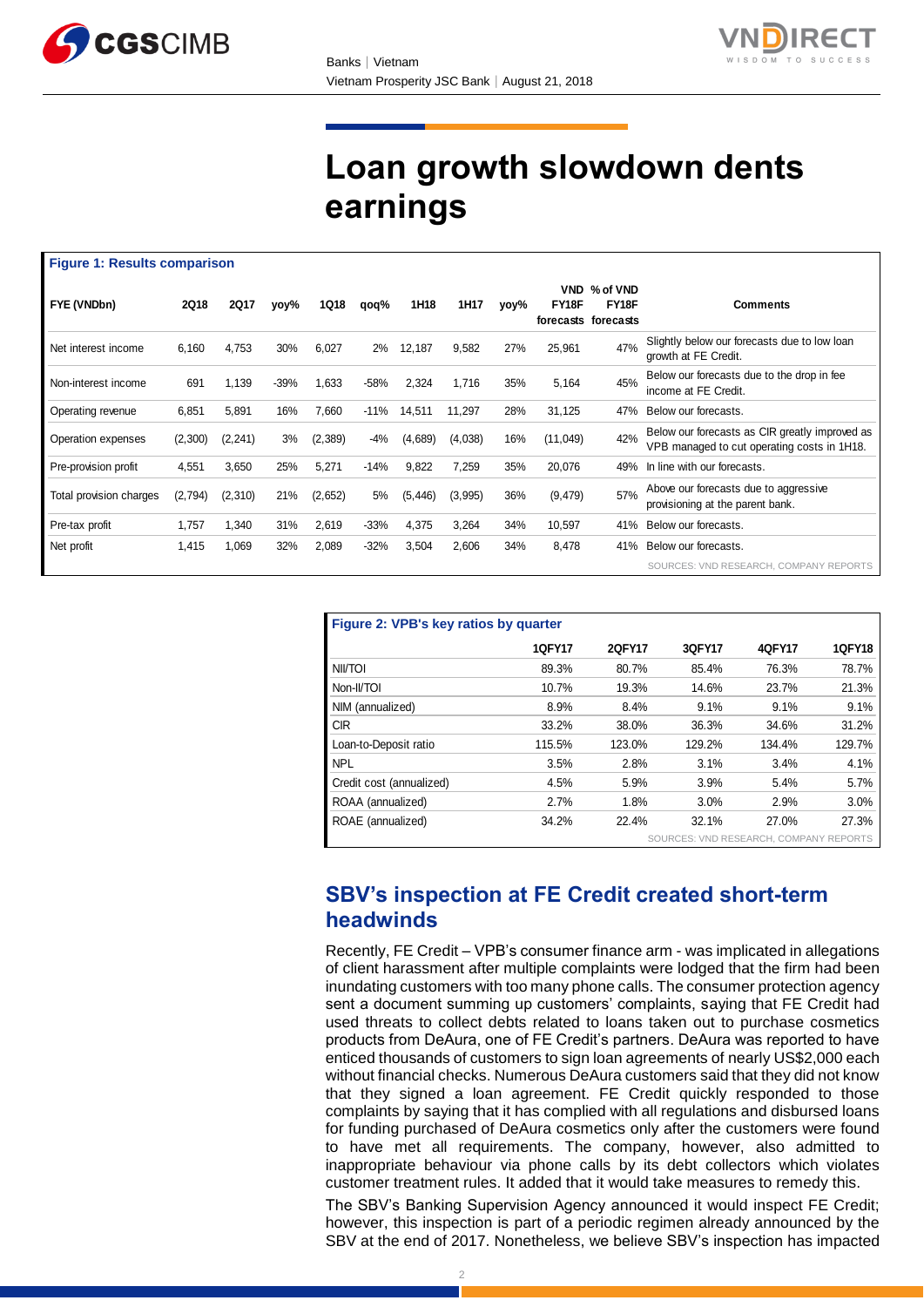



FE Credit, evinced by low loan growth in 1H18 of just 3.5% compared to 13.3% in 1H17 since this particular investigation came on the heels of the customer complaints. FE Credit suspended lending through some third-party channels to better control loan origination and reduce risks stemming from the conduct of staff employed by third parties. We think that the lending suspension was what impacted loan growth in 1H18, but loan growth should improve going forward after the bank has restructured its operations. Management also mentioned that the second quarter of the year is often the low season in the consumer finance industry, and as a result, loan growth in 2H18 will be higher than in 1H18.

# **Sound performance at the parent bank to make up for FE Credit's moment of weakness**

The parent bank's 1H18 total operating income increased by 33.3% yoy, driven by 24.8% yoy growth in NII and 62.1% yoy growth in Non-II. The strong growth in NII was thanks to 1) 21.2% yoy loan book growth, outpacing 17.8% yoy deposit book growth; and 2) 17bp yoy expansion in NIM. Non-II growth was driven by better bad debt recoveries and bancassurance income, which was largely comprised of a VND850bn one-off upfront payment from AIA to VPB for the exclusive bancassurance deal. Excluding the one-off income, non-II reduced 6.7% yoy due to higher provision expenses for investment securities. In addition, we believe VPB achieved high growth in bancassurance commissions from a low base last year as the bank started its bancassurance operations last year.

Given the slowdown at FE Credit, management made a concerted effort to reduce operating costs at the parent bank to boost the bottom line. 1H18's standalone operating expenses only increased by 6.9% yoy, trailing the 33.3% yoy growth of operating income, thus boosting pretax profit growth to 44.0% yoy. The standalone cost-to-income ratio (CIR) reduced significantly from 38.9% in FY17 to 25.6% in 1H18. The bank shared that it was able to cut operating costs thanks to a higher level of automation in its banking operations and increased usage of digital banking. We observed that digital banking at VPB is a bright spot as several of the bank's digital initiatives have shown traction. SME Connect – a platform to approach small/medium enterprises – attracted more than 4,700 users by the end of 2Q18, and the number of users increased by 60% versus 1Q18. The bank's DREAM platform – an online banking platform that is aimed as a new acquisition channel for "New to bank Mass Affluent and Upper Mass" customers has 21,790 users after launching in April 2018. Another digital banking initiative is online issuance of credit cards (9,000 credit cards issued so far through this channel).

Management stated their intentions to continue to improve banking automation to further reduce operating costs. Two initiatives in the pipeline include an automated underwriting and approval process for unsecured loans and credit cards and Robotic Process Automation for account opening and maintenance. Up until now, 75% of unsecured loans have been issued through the auto-underwriting process, and the bank is aiming to increase the rate to 90%. The Robotic Process Automation will be applied in account opening/maintenance and data entry in 2H18, and will be extended to more internal processes in the coming years. However, we think that the CIR fall in 1H18 was a one-time occurrence and it would be a stretch for this CIR to be maintained for the entire year.

| Figure 3: 1H18 results of the standalone bank and FE Credit, based on our estimates |                                        |         |      |          |         |        |  |  |  |  |
|-------------------------------------------------------------------------------------|----------------------------------------|---------|------|----------|---------|--------|--|--|--|--|
|                                                                                     | Standalone bank                        |         |      |          |         |        |  |  |  |  |
| FYE (VNDbn)                                                                         | 1H18                                   | 1H17    | yoy% | 1H18     | 1H17    | yoy%   |  |  |  |  |
| Net interest income                                                                 | 5.208                                  | 4.173   | 25%  | 6.978    | 5.408   | 29%    |  |  |  |  |
| Non-interest income                                                                 | 2.003                                  | 1.236   | 62%  | 321      | 480     | $-33%$ |  |  |  |  |
| Operating revenue                                                                   | 7.211                                  | 5.409   | 33%  | 7.299    | 5.888   | 24%    |  |  |  |  |
| Operation expenses                                                                  | (2,576)                                | (2,409) | 7%   | (2, 113) | (1,629) | 30%    |  |  |  |  |
| Pre-provision profit                                                                | 4.636                                  | 3.000   | 55%  | 5,186    | 4.259   | 22%    |  |  |  |  |
| Total provision charges                                                             | (1,828)                                | (1,051) | 74%  | (3,618)  | (2,944) | 23%    |  |  |  |  |
| Pre-tax profit                                                                      | 2.807                                  | 1.949   | 44%  | 1.568    | 1.315   | 19%    |  |  |  |  |
|                                                                                     | SOURCES: VND RESEARCH, COMPANY REPORTS |         |      |          |         |        |  |  |  |  |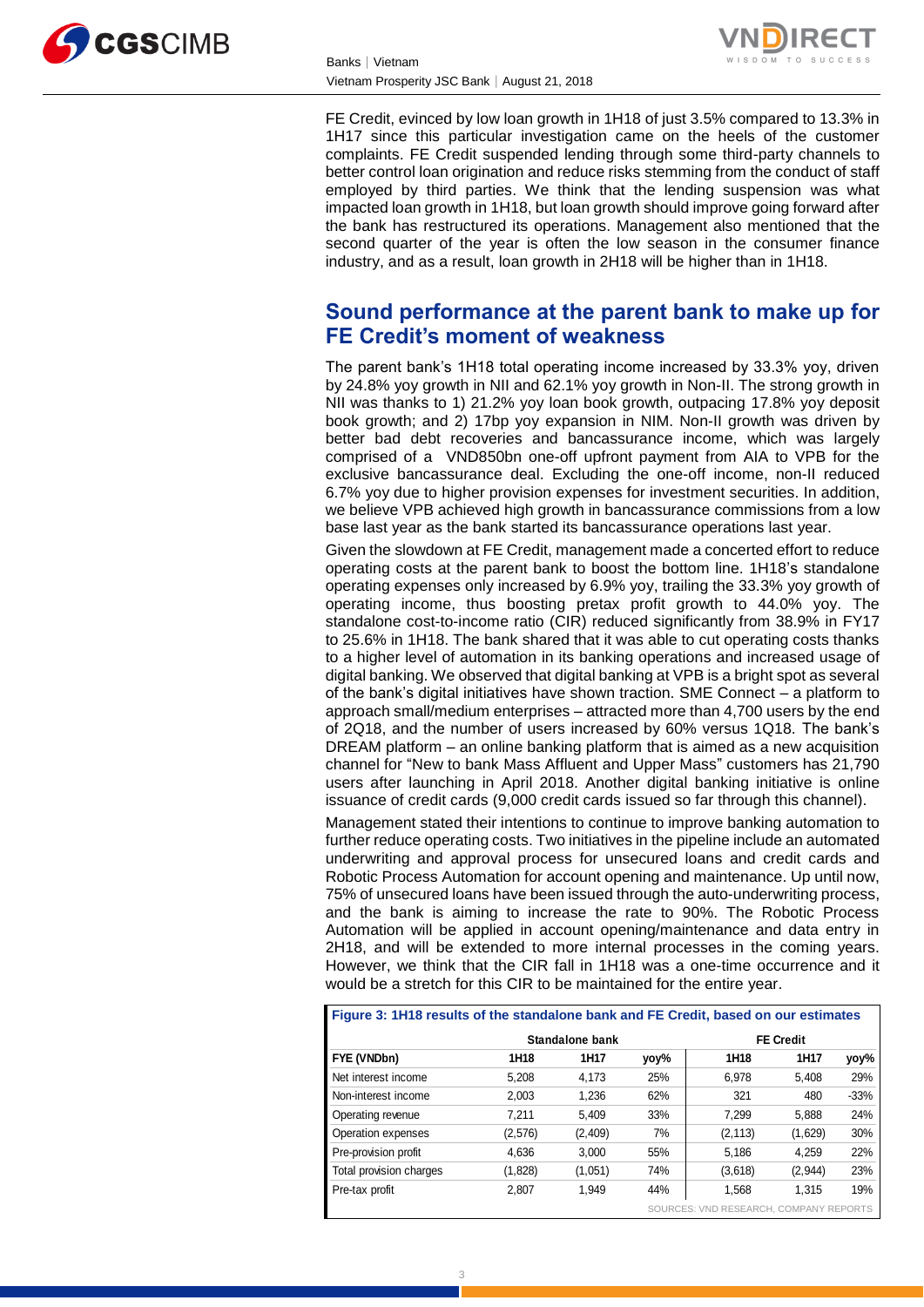



# **Forecasts: lower loan growth projections on stricter credit control by SBV**

Given a low loan growth of 3.5% in 1H18 at FE Credit due to the suspension of lending through third parties, we reduce our FY18F loan growth forecast for FE Credit from 25% previously to 13%. In addition, SBV has started to tighten credit growth to control inflation and, as a result, the lending quota for banks in the coming years could be lower and it will be more difficult to ask for a lift in credit quota. We adjust down our loan growth forecasts for the consolidated bank from 21.2%/21.0%/21.3% to 19.0%/19.2%/19.5% for FY18F/19F/20F, respectively, driven entirely by a lowering of loan growth forecasts at FE Credit. We also revise down our non-interest income forecast by 6.8% in FY18F as net fee income at FE Credit dropped 127.5% yoy due to income reversals, which in our view is a onetime occurrence related to remedial actions taken to address customer complaints. Our net profit forecasts for FY18F/19F/20F are adjusted down by 2.5%/5.7%/8.4%, respectively.

|                      | Actual      | Old forecasts |           |              | New forecasts |           | Change    |         |          |          |
|----------------------|-------------|---------------|-----------|--------------|---------------|-----------|-----------|---------|----------|----------|
|                      | <b>FY17</b> | FY18F         | FY19F     | <b>FY20F</b> | FY18F         | FY19F     | FY20F     | FY18F   | FY19F    | FY20F    |
| Net interest income  | 20,625      | 25,961        | 31,618    | 38,984       | 25,386        | 30,118    | 36,041    | $-2.2%$ | $-4.7%$  | $-7.5%$  |
| Non-interest income  | 4,399       | 5,164         | 5,504     | 6,110        | 4,813         | 5,130     | 5,751     | $-6.8%$ | $-6.8%$  | $-5.9%$  |
| Operating revenue    | 25,023      | 31,125        | 37,122    | 45,094       | 30,199        | 35,248    | 41,792    | $-3.0%$ | $-5.0%$  | $-7.3%$  |
| Operation expenses   | (8,895)     | (11,049)      | (13, 364) | (16, 234)    | (10, 268)     | (11, 984) | (14, 209) | $-7.1%$ | $-10.3%$ | $-12.5%$ |
| Pre-provision profit | 16,128      | 20,076        | 23,758    | 28,860       | 19,931        | 23,264    | 27,583    | $-0.7%$ | $-2.1%$  | $-4.4%$  |
| Provision expenses   | (8,002)     | (9, 479)      | (11,056)  | (13, 444)    | (9,603)       | (11, 282) | (13, 464) | $1.3\%$ | 2.0%     | 0.1%     |
| Pre-tax profit       | 8,126       | 10.597        | 12,702    | 15,417       | 10,329        | 11.981    | 14,119    | $-2.5%$ | $-5.7%$  | $-8.4%$  |
| Net profit           | 6,438       | 8,478         | 10,162    | 12,333       | 8,263         | 9,585     | 11,295    | $-2.5%$ | $-5.7%$  | $-8.4%$  |

# **Valuation**

## **We lower our TP to VND32,500; recommend Add on price weakness**

We revise down our TP by 11% from VND36,700 to VND32,500 due to lower loan growth forecasts. At the current price, VPB trades at a FY18F P/BV of 1.6x, lower than the regional peer average of 1.8x. The stock price of VPB has plummeted by 15.7% since the news on SBV's inspection emerged. We believe the inspection of SBV has already impacted the bank's 1H18 performance and that this impact has been priced-in by the market. In our view, the valuation of VPB has come down to an attractive level as the bank trades at a sizeable discount to peers, while its ROE is much higher than peers thanks to high yield unsecured lending. In addition, VPB's consumer finance arm – FE Credit - has the leading market share of 48% as of end-FY17, and such a dominant position in the high yielding consumer finance deserves a valuation premium versus peers. As such, we maintain our Add rating on the stock. We think VPB's current valuation is attractive but asset quality risks might emerge in the medium-term if interest rates rise. As a result, we conservatively forecast a higher credit cost for FY18-20F at 4.7% of the average loan book compared to the 2.9% credit cost seen in 1H18. Re-rating catalyst include the possibility for lower CIR in the coming years as the bank's new initiatives of automated underwriting and approval of unsecured loans and credit cards and Robotic Process Automation help reduce operating costs, and thus increase earnings compared to our forecasts.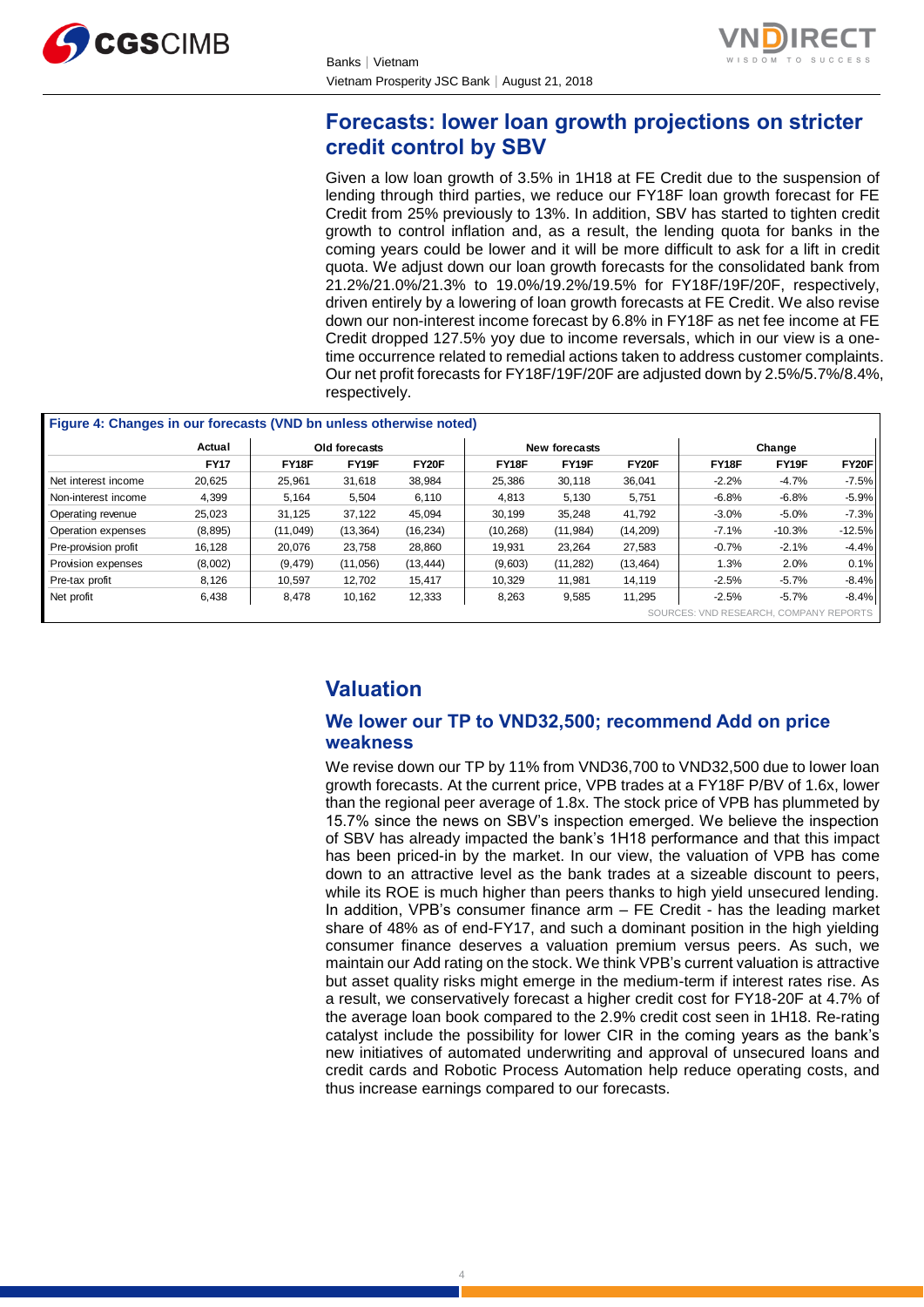

Banks│Vietnam Vietnam Prosperity JSC Bank│August 21, 2018



#### **Figure 5: Residual income model - key assumptions & input, based on our estimated**

| Figure 5: Residual income model - key assumptions & input, based on our estimated |        |        |        |                                        |        |        |        |  |  |  |
|-----------------------------------------------------------------------------------|--------|--------|--------|----------------------------------------|--------|--------|--------|--|--|--|
| General assumptions                                                               | 2016A  | 2017A  | 2018F  | 2019F                                  | 2020F  | 2021F  | 2022F  |  |  |  |
| Risk free rate (10-year VGB yield)                                                | 5.00%  | 5.00%  | 5.00%  | 5.00%                                  | 5.00%  | 5.00%  | 5.00%  |  |  |  |
| Equity risk premium                                                               | 10.10% | 10.10% | 10.10% | 10.10%                                 | 10.10% | 10.10% | 10.10% |  |  |  |
| Beta (source: BB, 1-y adj.beta)                                                   | 0.82   | 0.82   | 0.82   | 0.82                                   | 0.82   | 0.82   | 0.82   |  |  |  |
| Cost of equity                                                                    | 13.28% | 13.28% | 13.28% | 13.28%                                 | 13.28% | 13.28% | 13.28% |  |  |  |
| Long-term growth rate                                                             |        |        |        |                                        |        |        | 3.50%  |  |  |  |
| Long-run COE                                                                      |        |        |        |                                        |        |        | 13.28% |  |  |  |
|                                                                                   |        |        |        |                                        |        |        |        |  |  |  |
| (in VNDbn, otherwise noted)                                                       |        |        |        |                                        |        |        |        |  |  |  |
| Opening shareholder's equity                                                      |        |        | 29,693 |                                        |        |        |        |  |  |  |
| PV of RI (5 years)                                                                |        |        | 15,703 |                                        |        |        |        |  |  |  |
| PV of Terminal value                                                              |        |        | 33,316 |                                        |        |        |        |  |  |  |
| Implied EV                                                                        |        |        | 78,711 |                                        |        |        |        |  |  |  |
| No. of o/s shares (mn shares)                                                     |        |        | 2,423  |                                        |        |        |        |  |  |  |
| Implied value per share (VND/share)                                               |        |        | 32,484 |                                        |        |        |        |  |  |  |
| Target price (VND/share, rounded)                                                 |        |        | 32,500 |                                        |        |        |        |  |  |  |
|                                                                                   |        |        |        | SOURCES: VND RESEARCH, COMPANY REPORTS |        |        |        |  |  |  |

| <b>Figure 6: Regional peer comparisons</b> |                                    |               |                  |                 |                      |         |       |        |       |                                                     |                         |       |
|--------------------------------------------|------------------------------------|---------------|------------------|-----------------|----------------------|---------|-------|--------|-------|-----------------------------------------------------|-------------------------|-------|
| <b>Banks</b>                               | <b>Bloomberg Recomme</b><br>Ticker | ndation       | Closing<br>Price | Target<br>Price | <b>Market</b><br>cap | P/BV(x) |       | P/E(x) |       | 3-yr Forward<br><b>EPS CAGR</b>                     | <b>ROE (%)</b>          |       |
|                                            |                                    |               | (local curr.)    | (local curr.)   | (US\$m)              | FY18F   | FY19F | FY18F  | FY19F | $\%$                                                | FY18F                   | FY19F |
| Bank Rakyat Indonesia                      | <b>BBRI IJ</b>                     | ADD           | 3,150            | 4,700           | 26,634               | 2.1     | 1.8   | 11.9   | 9.8   | 15.4%                                               | 18.5%                   | 19.8% |
| Bank Negara Indonesia                      | <b>BBNI IJ</b>                     | ADD           | 7,375            | 11,100          | 9,428                | 1.3     | 1.1   | 8.6    | 7.3   | 16.5%                                               | 15.4%                   | 16.1% |
| Public Bank Bhd                            | PBK MK                             | <b>HOLD</b>   | 25               | 24              | 23,366               | 2.0     | 1.8   | 16.9   | 15.7  | 5.5%                                                | 13.3%                   | 12.2% |
| <b>BIMB Holdings</b>                       | <b>BIMB MK</b>                     | <b>HOLD</b>   | 4                | 4               | 1,557                | 1.3     | 1.2   | 9.4    | 8.9   | 5.9%                                                | 14.0%                   | 13.8% |
| Siam Commercial Bank                       | <b>SCB TB</b>                      | <b>HOLD</b>   | 146              | 140             | 15,016               | 1.3     | 1.2   | 12.5   | 12.2  | 1.3%                                                | 13.3%                   | 12.8% |
| Kiatnakin Bank                             | <b>KKP TB</b>                      | <b>HOLD</b>   | 75               | 80              | 1,924                | 1.5     | 1.4   | 9.6    | 9.0   | 8.3%                                                | 19.0%                   | 19.4% |
| Kasikornbank                               | <b>KBANK TB</b>                    | <b>REDUCE</b> | 216              | 193             | 15,659               | 1.4     | 1.3   | 14.6   | 13.4  | 5.7%                                                | 12.5%                   | 12.7% |
| Vietcombank                                | <b>VCB VN</b>                      | ADD           | 62,700           | 79,500          | 9,692                | 3.6     | 3.1   | 23.8   | 20.3  | 20.7%                                               | 16.3%                   | 16.4% |
| A verage                                   |                                    |               |                  |                 |                      | 1.8     | 1.6   | 13.4   | 12.1  | 9.9%                                                | 15.3%                   | 15.4% |
| <b>Vietnam Prosperity JSC Bank</b>         | <b>VPB VN</b>                      | <b>ADD</b>    | 25,500           | 32,500          | 2,655                | 1.6     | 1.4   | 7.7    | 6.7   | 17.7%                                               | 23.9%                   | 22.5% |
|                                            |                                    |               |                  |                 |                      |         |       |        |       |                                                     | NOTE: AS OF 21 AUG 2018 |       |
|                                            |                                    |               |                  |                 |                      |         |       |        |       | SOURCES: CGS-CIMB RESEARCH, VND RESEARCH, BLOOMBERG |                         |       |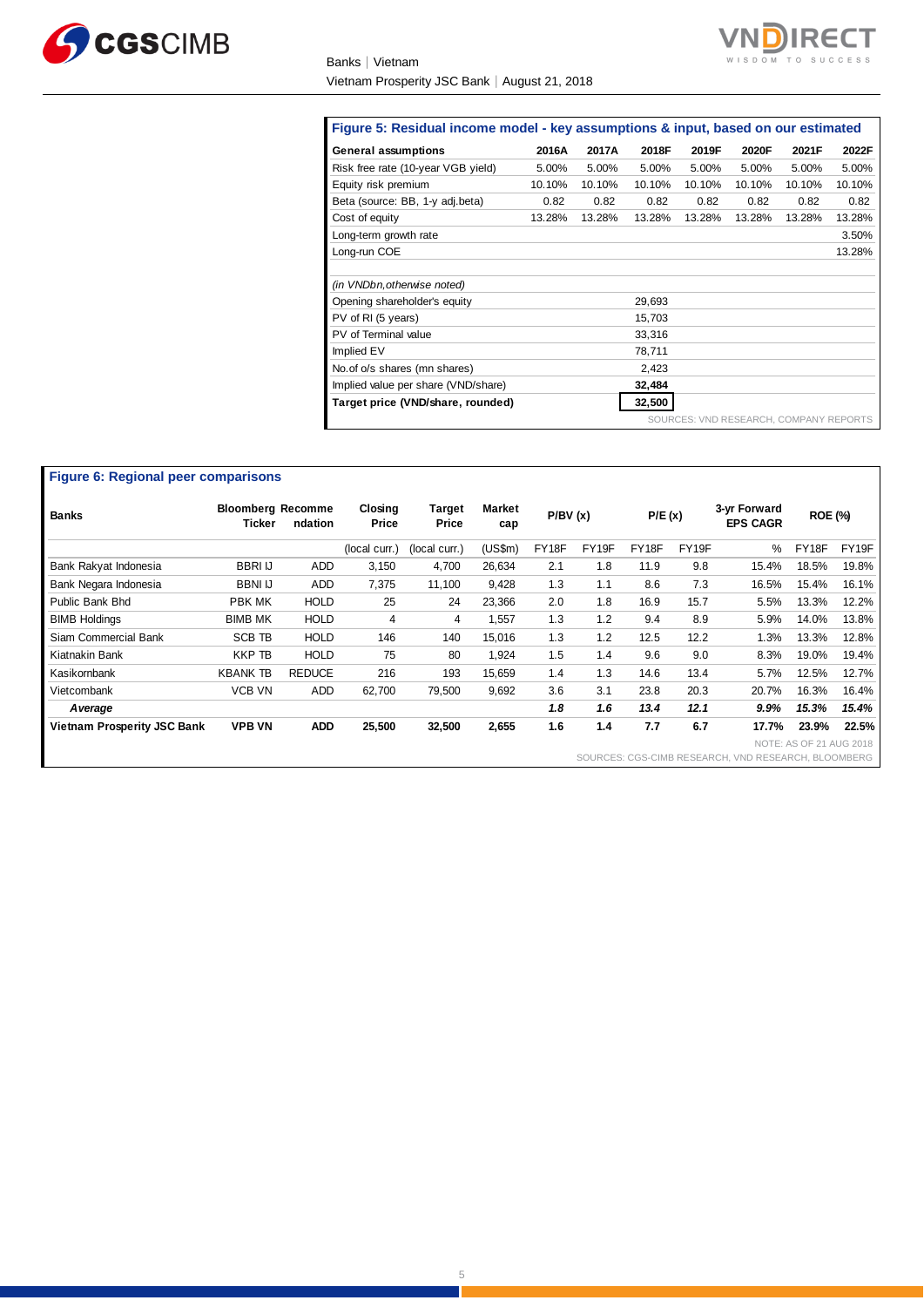

Banks│Vietnam Vietnam Prosperity JSC Bank│August 21, 2018



#### **BY THE NUMBERS**



#### **Profit & Loss**

| (VNDb)                                   | Dec-16A  | Dec-17A  | Dec-18F   | Dec-19F   | Dec-20F      |
|------------------------------------------|----------|----------|-----------|-----------|--------------|
| Net Interest Income                      | 15,168   | 20,625   | 25,386    | 30,118    | 36,041       |
| <b>Total Non-Interest Income</b>         | 1,696    | 4,399    | 4,813     | 5,130     | 5,751        |
| <b>Operating Revenue</b>                 | 16,864   | 25,023   | 30,199    | 35,248    | 41,792       |
| <b>Total Non-Interest Expenses</b>       | (6,621)  | (8, 895) | (10, 268) | (11, 984) | (14, 209)    |
| <b>Pre-provision Operating Profit</b>    | 10,242   | 16,128   | 19,931    | 23,264    | 27,583       |
| <b>Total Provision Charges</b>           | (5, 313) | (8,002)  | (9,603)   | (11, 282) | (13, 464)    |
| <b>Operating Profit After Provisions</b> | 4,929    | 8,126    | 10,329    | 11,981    | 14,119       |
| Pretax Income/(Loss) from Assoc.         | $\Omega$ | $\Omega$ | $\Omega$  | $\Omega$  | $\Omega$     |
| <b>Operating EBIT (incl Associates)</b>  | 4,929    | 8,126    | 10,329    | 11,981    | 14,119       |
| Non-Operating Income/(Expense)           | $\Omega$ | $\Omega$ | $\Omega$  | O         | <sup>0</sup> |
| Profit Before Tax (pre-EI)               | 4,929    | 8,126    | 10,329    | 11,981    | 14,119       |
| <b>Exceptional Items</b>                 |          |          |           |           |              |
| Pre-tax Profit                           | 4,929    | 8,126    | 10,329    | 11,981    | 14,119       |
| Taxation                                 | (994)    | (1,688)  | (2,066)   | (2,396)   | (2,824)      |
| Consolidation Adjustments & Others       |          |          |           |           |              |
| Exceptional Income - post-tax            |          |          |           |           |              |
| <b>Profit After Tax</b>                  | 3,935    | 6,438    | 8,263     | 9,585     | 11,295       |
| Minority Interests                       |          |          |           |           |              |
| Pref. & Special Div                      | $\Omega$ | $\Omega$ | $\Omega$  | O         | $\Omega$     |
| FX And Other Adj.                        | (147)    | (147)    | (147)     | (147)     | (147)        |
| <b>Net Profit</b>                        | 3,789    | 6,292    | 8,116     | 9,439     | 11,149       |
| <b>Recurring Net Profit</b>              | 3,789    | 6,292    | 8,116     | 9,439     | 11,149       |

### **Balance Sheet Employment**

|                                  | Dec-16A | Dec-17A | Dec-18F | Dec-19F | Dec-20F |
|----------------------------------|---------|---------|---------|---------|---------|
| Gross Loans/Cust Deposits        | 117%    | 137%    | 137%    | 138%    | 139%    |
| Avg Loans/Avg Deposits           | 103%    | 127%    | 137%    | 138%    | 138%    |
| Avg Liquid Assets/Avg Assets     | 33.3%   | 30.4%   | 28.4%   | 26.6%   | 25.0%   |
| Avg Liquid Assets/Avg IEAs       | 35.3%   | 32.3%   | 30.0%   | 28.0%   | 26.0%   |
| Net Cust Loans/Assets            | 62.3%   | 64.6%   | 66.8%   | 68.9%   | 71.0%   |
| Net Cust Loans/Broad Deposits    | 70.8%   | 77.1%   | 80.3%   | 83.0%   | 85.9%   |
| Equity & Provns/Gross Cust Loans | 13.3%   | 18.0%   | 19.5%   | 20.1%   | 21.2%   |
| Asset Risk Weighting             | 73.8%   | 86.1%   | 88.5%   | 89.1%   | 89.7%   |
| Provision Charge/Avg Cust Loans  | 4.06%   | 4.89%   | 4.80%   | 4.73%   | 4.73%   |
| Provision Charge/Avg Assets      | 2.51%   | 3.16%   | 3.22%   | 3.29%   | 3.40%   |
| Total Write Offs/Average Assets  | 2.35%   | 2.74%   | 2.84%   | 2.70%   | 2.80%   |

SOURCES: VND, COMPANY REPORTS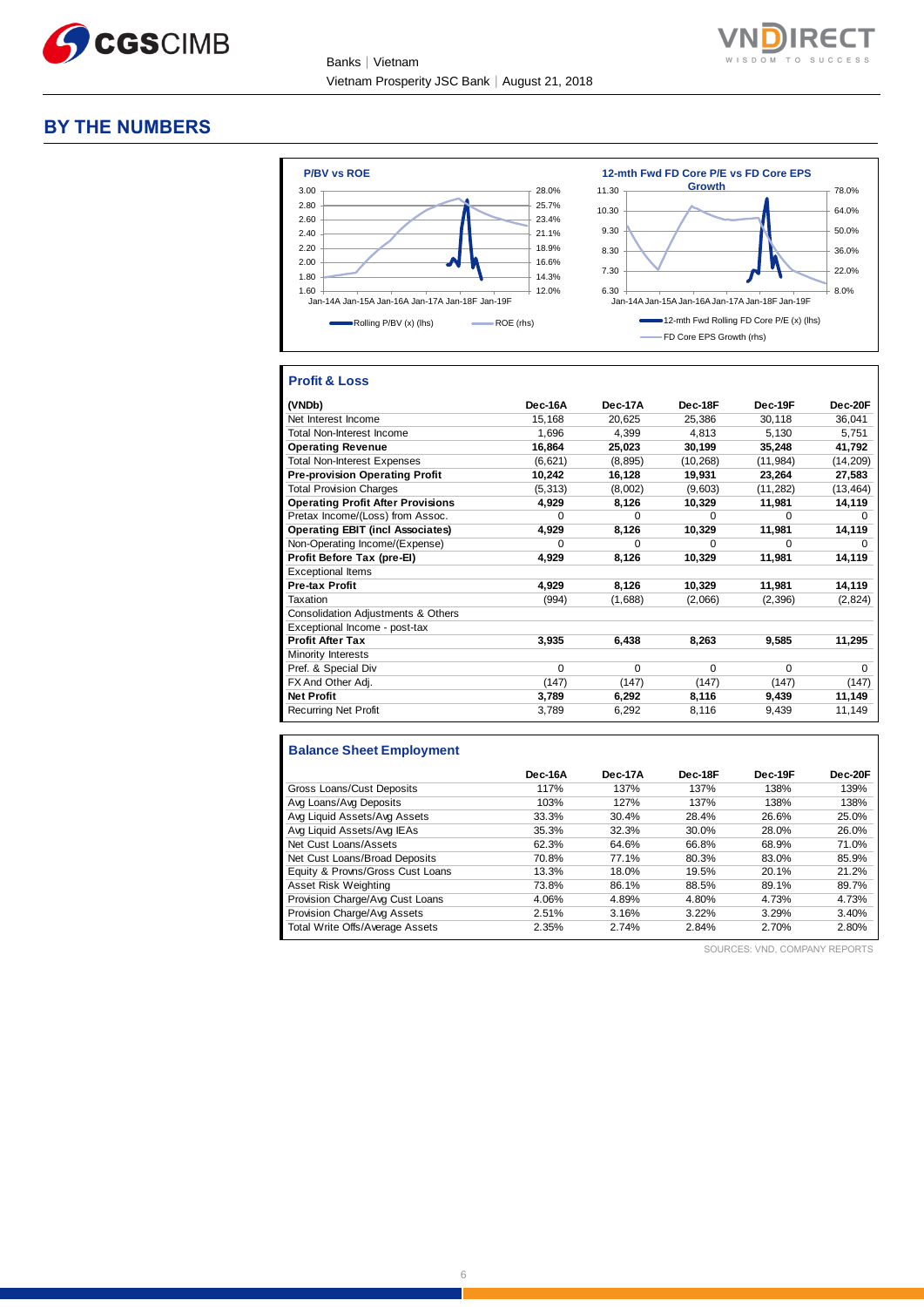

Banks│Vietnam Vietnam Prosperity JSC Bank│August 21, 2018



#### **BY THE NUMBERS… cont'd**

| <b>Balance Sheet</b>                          |              |              |              |              |          |
|-----------------------------------------------|--------------|--------------|--------------|--------------|----------|
| (VNDb)                                        | Dec-16A      | Dec-17A      | Dec-18F      | Dec-19F      | Dec-20F  |
| <b>Total Gross Loans</b>                      | 157.045      | 206.646      | 242.142      | 284.703      | 335.941  |
| Liquid Assets & Invst. (Current)              | 58.292       | 54.983       | 60.453       | 66.498       | 73.148   |
| Other Int. Earning Assets                     |              |              |              |              |          |
| <b>Total Gross Int. Earning Assets</b>        | 215.337      | 261,629      | 302,595      | 351,202      | 409,089  |
| Total Provisions/Loan Loss Reserve            | (2,090)      | (3, 149)     | (4,271)      | (6, 291)     | (8,684)  |
| <b>Total Net Interest Earning Assets</b>      | 213,247      | 258,481      | 298,324      | 344.910      | 400.406  |
| Intangible Assets                             | 201          | 351          | 375          | 402          | 430      |
| Other Non-Interest Earning Assets             | 13,595       | 16,344       | 17,489       | 18,713       | 20,023   |
| <b>Total Non-Interest Earning Assets</b>      | 13,797       | 16,695       | 17,864       | 19,114       | 20,452   |
| <b>Cash And Marketable Securities</b>         | 1,727        | 2.574        | 2.754        | 2.947        | 3,154    |
| Long-term Investments                         | $\Omega$     | <sup>0</sup> | <sup>0</sup> | <sup>0</sup> | $\Omega$ |
| <b>Total Assets</b>                           | 228,771      | 277,750      | 318,943      | 366,972      | 424,012  |
| <b>Customer Interest-Bearing Liabilities</b>  | 172,438      | 199,655      | 231,428      | 269,727      | 314,689  |
| <b>Bank Deposits</b>                          | 28.836       | 33.200       | 34.061       | 34.949       | 35,865   |
| Interest Bearing Liabilities: Others          | 2.685        | 4.086        | 3.955        | 4.140        | 4,334    |
| <b>Total Interest-Bearing Liabilities</b>     | 203,959      | 236,942      | 269,444      | 308,816      | 354,888  |
| Bank's Liabilities Under Acceptances          |              |              |              |              |          |
| <b>Total Non-Interest Bearing Liabilities</b> | 7.635        | 11,115       | 11.352       | 12.327       | 12,147   |
| <b>Total Liabilities</b>                      | 211,593      | 248,057      | 280,796      | 321,144      | 367,035  |
| <b>Shareholders' Equity</b>                   | 17.178       | 29,693       | 38,147       | 45,828       | 56,977   |
| Minority Interests                            | <sup>0</sup> | <sup>0</sup> | <sup>0</sup> | 0            | 0        |
| <b>Total Equity</b>                           | 17,178       | 29,693       | 38,147       | 45,828       | 56,977   |

### **Key Ratios**

|                                          | Dec-16A   | Dec-17A   | Dec-18F   | Dec-19F   | Dec-20F |
|------------------------------------------|-----------|-----------|-----------|-----------|---------|
| Total Income Growth                      | 39.8%     | 48.4%     | 20.7%     | 16.7%     | 18.6%   |
| <b>Operating Profit Growth</b>           | 60.7%     | 57.5%     | 23.6%     | 16.7%     | 18.6%   |
| Pretax Profit Growth                     | 59.2%     | 64.8%     | 27.1%     | 16.0%     | 17.8%   |
| Net Interest To Total Income             | 89.9%     | 82.4%     | 84.1%     | 85.4%     | 86.2%   |
| Cost Of Funds                            | 5.52%     | 6.13%     | 6.31%     | 6.38%     | 6.49%   |
| Return On Interest Earning Assets        | 12.9%     | 14.3%     | 14.7%     | 14.9%     | 15.1%   |
| Net Interest Spread                      | 7.34%     | 8.19%     | 8.35%     | 8.48%     | 8.66%   |
| Net Interest Margin (Avg Deposits)       | 11.9%     | 16.0%     | 17.4%     | 17.4%     | 17.5%   |
| Net Interest Margin (Avg RWA)            | 9.8%      | 10.1%     | 9.7%      | 9.9%      | 10.2%   |
| Provisions to Pre Prov. Operating Profit | 51.9%     | 49.6%     | 48.2%     | 48.5%     | 48.8%   |
| Interest Return On Average Assets        | 7.18%     | 8.14%     | 8.51%     | 8.78%     | 9.11%   |
| <b>Effective Tax Rate</b>                | 20.2%     | 20.8%     | 20.0%     | 20.0%     | 20.0%   |
| Net Dividend Payout Ratio                | <b>NA</b> | <b>NA</b> | <b>NA</b> | <b>NA</b> | NA      |
| Return On Average Assets                 | 1.79%     | 2.48%     | 2.72%     | 2.75%     | 2.82%   |

# **Key Drivers**

|                                | Dec-16A | Dec-17A | Dec-18F | Dec-19F  | Dec-20F  |
|--------------------------------|---------|---------|---------|----------|----------|
| Loan Growth (%)                | 23.9%   | 26.3%   | 19.0%   | 19.2%    | 19.5%    |
| Net Interest Margin (%)        | 7.6%    | 8.6%    | 9.0%    | 9.2%     | 9.5%     |
| Non Interest Income Growth (%) | $-1.0%$ | 159.4%  | 9.4%    | 6.6%     | 12.1%    |
| Cost-income Ratio (%)          | 39.3%   | 35.5%   | 34.0%   | 34.0%    | 34.0%    |
| Net NPL Ratio (%)              | $-4.0%$ | $-6.3%$ | $-8.5%$ | $-10.5%$ | $-12.3%$ |
| Loan Loss Reserve (%)          | 49.7%   | 50.8%   | 50.8%   | 59.2%    | 67.3%    |
| GP Ratio (%)                   | 0.8%    | 1.0%    | 1.1%    | 1.4%     | 1.6%     |
| Tier 1 Ratio (%)               | 10.0%   | 12.4%   | 13.5%   | 14.0%    | 14.9%    |
| Total CAR (%)                  | 13.2%   | 14.6%   | 14.9%   | 14.8%    | 15.3%    |
| Deposit Growth (%)             | $-5.0%$ | 7.9%    | 18.5%   | 18.7%    | 18.7%    |
| Loan-deposit Ratio (%)         | 115.2%  | 134.4%  | 134.7%  | 134.7%   | 135.0%   |
| Gross NPL Ratio (%)            | 2.9%    | 3.4%    | 3.9%    | 4.1%     | 4.2%     |
| Fee Income Growth (%)          | $-3.6%$ | 69.8%   | 15.0%   | 15.0%    | 15.0%    |

SOURCES: VND, COMPANY REPORTS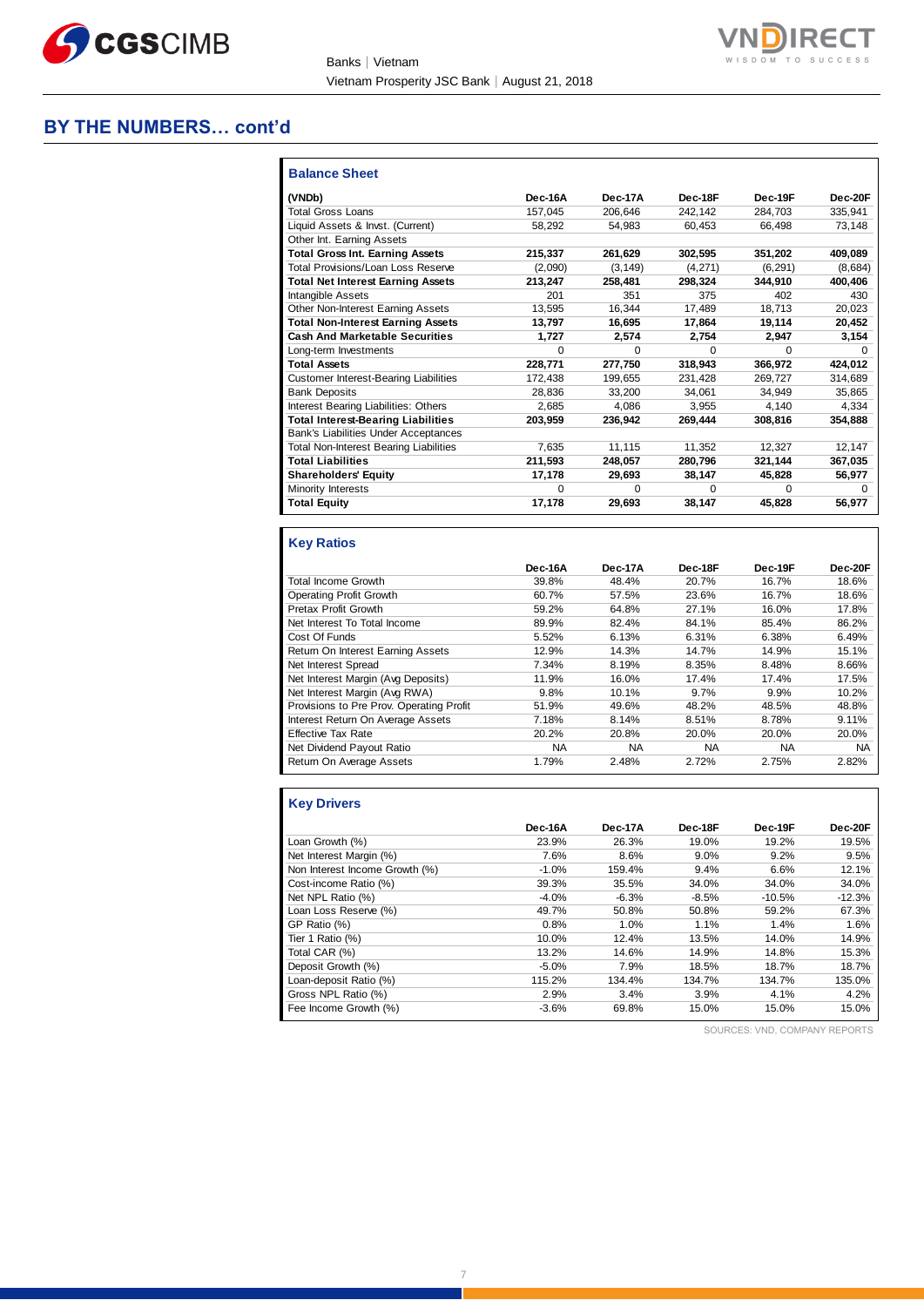



#### **DISCLAIMER**

The content of this report (including the views and opinions expressed therein, and the information comprised therein) has been prepared by and belongs to VNDIRECT Securities Corporation, and is distributed by CGS-CIMB or CIMB Investment Bank Berhad ("CIMB"), as the case may be, pursuant to an arrangement between VNDIRECT Securities Corporation and CGS-CIMB. VNDIRECT Securities Corporation is not an affiliate of CGS-CIMB or CIMB.

This report is not directed to, or intended for distribution to or use by, any person or entity who is a citizen or resident of or located in any locality, state, country or other jurisdiction where such distribution, publication, availability or use would be contrary to law or regulation.

By accepting this report, the recipient hereof represents and warrants that he is entitled to receive such report in accordance with the restrictions set forth below and agrees to be bound by the limitations contained herein (including the "Restrictions on Distributions" set out below). Any failure to comply with these limitations may constitute a violation of law. This publication is being supplied to you strictly on the basis that it will remain confidential. No part of this report may be (i) copied, photocopied, duplicated, stored or reproduced in any form by any means or (ii) redistributed or passed on, directly or indirectly, to any other person in whole or in part, for any purpose without the prior written consent of CGS-CIMB or CIMB, as the case may be.

The information contained in this research report is prepared from data believed to be correct and reliable at the time of issue of this report.

VNDIRECT Securities Corporation may or may not issue regular reports on the subject matter of this report at any frequency and may cease to do so or change the periodicity of reports at any time. None of VNDIRECT Securities Corporation, CGS-CIMB or CIMB is under any obligation to update this report in the event of a material change to the information contained in this report. None of VNDIRECT Securities Corporation, CGS-CIMB or CIMB has any and will accept any, obligation to (i) check or ensure that the contents of this report remain current, reliable or relevant, (ii) ensure that the content of this report constitutes all the information a prospective investor may require, (iii) ensure the adequacy, accuracy, completeness, reliability or fairness of any views, opinions and information, and accordingly, VNDIRECT Securities Corporation, CGS-CIMB and CIMB and their respective affiliates and related persons including China Galaxy International Financial Holdings Limited ("CGIFHL") and CIMB Group Sdn. Bhd. ("CIMBG") and their respective related corporations (and their respective directors, associates, connected persons and/or employees) shall not be liable in any manner whatsoever for any consequences (including but not limited to any direct, indirect or consequential losses, loss of profits and damages) of any reliance thereon or usage thereof. In particular, VNDIRECT Securities Corporation, CGS-CIMB and CIMB disclaim all responsibility and liability for the views and opinions set out in this report.

Unless otherwise specified, this report is based upon reasonable sources. Such sources will, unless otherwise specified, for market data, be market data and prices available from the main stock exchange or market where the relevant security is listed, or, where appropriate, any other market. Information on the accounts and business of company(ies) will generally be based on published statements of the company(ies), information disseminated by regulatory information services, other publicly available information and information resulting from our research. Whilst every effort is made to ensure that statements of facts made in this report are accurate, all estimates, projections, forecasts, expressions of opinion and other subjective judgments contained in this report are based on assumptions considered to be reasonable as of the date of the document in which they are contained and must not be construed as a representation that the matters referred to therein will occur. Past performance is not a reliable indicator of future performance. The value of investments may go down as well as up and those investing may, depending on the investments in question, lose more than the initial investment. No report shall constitute an offer or an invitation by or on behalf of CGS-CIMB, CIMB, or VNDIRECT Securities Corporation, or their respective affiliates (including CGIFHL, CIMBG and their respective related corporations) to any person to buy or sell any investments.

CGS-CIMB, CIMB and/or VNDIRECT Securities Corporation and/or their respective affiliates and related corporations (including CGIFHL, CIMBG and their respective related corporations), their respective directors, associates, connected parties and/or employees may own or have positions in securities of the company(ies) covered in this research report or any securities related thereto and may from time to time add to or dispose of, or may be materially interested in, any such securities. Further, CGS-CIMB, CIMB and/or VNDIRECT Securities Corporation, and/or their respective affiliates and their respective related corporations (including CGIFHL, CIMBG and their respective related corporations) do and seek to do business with the company(ies) covered in this research report and may from time to time act as market maker or have assumed an underwriting commitment in securities of such company(ies), may sell them to or buy them from customers on a principal basis and may also perform or seek to perform significant investment banking, advisory, underwriting or placement services for or relating to such company(ies) as well as solicit such investment, advisory or other services from any entity mentioned in this report.

CGS-CIMB, CIMB and/or VNDIRECT Securities Corporation and/or their respective affiliates (including CGIFHL, CIMBG and their respective related corporations) may enter into an agreement with the company(ies) covered in this report relating to the production of research reports. CGS-CIMB, CIMB and/or VNDIRECT Securities Corporation may disclose the contents of this report to the company(ies) covered by it and may have amended the contents of this report following such disclosure.

The analyst responsible for the production of this report hereby certifies that the views expressed herein accurately and exclusively reflect his or her personal views and opinions about any and all of the issuers or securities analysed in this report and were prepared independently and autonomously. No part of the compensation of the analyst(s) was, is, or will be directly or indirectly related to the inclusion of specific recommendations(s) or view(s) in this report. The analyst(s) who prepared this research report is prohibited from receiving any compensation, incentive or bonus based on specific investment banking transactions or for providing a specific recommendation for, or view of, a particular company. Information barriers and other arrangements may be established where necessary to prevent conflicts of interests arising. However, the analyst(s) may receive compensation that is based on his/their coverage of company(ies) in the performance of his/their duties or the performance of his/their recommendations and the research personnel involved in the preparation of this report may also participate in the solicitation of the businesses as described above. In reviewing this research report, an investor should be aware that any or all of the foregoing, among other things, may give rise to real or potential conflicts of interest. Additional information is, subject to the duties of confidentiality, available on request.

The term "VNDIRECT Securities Corporation" shall, unless the context otherwise requires, mean VNDIRECT Securities Corporation and its affiliates, subsidiaries and related companies. The term "CGS-CIMB" shall denote, where appropriate, the relevant entity distributing or disseminating the report in the particular jurisdiction referenced below, or, in every other case except as otherwise stated herein, CIMB Securities International Pte. Ltd. and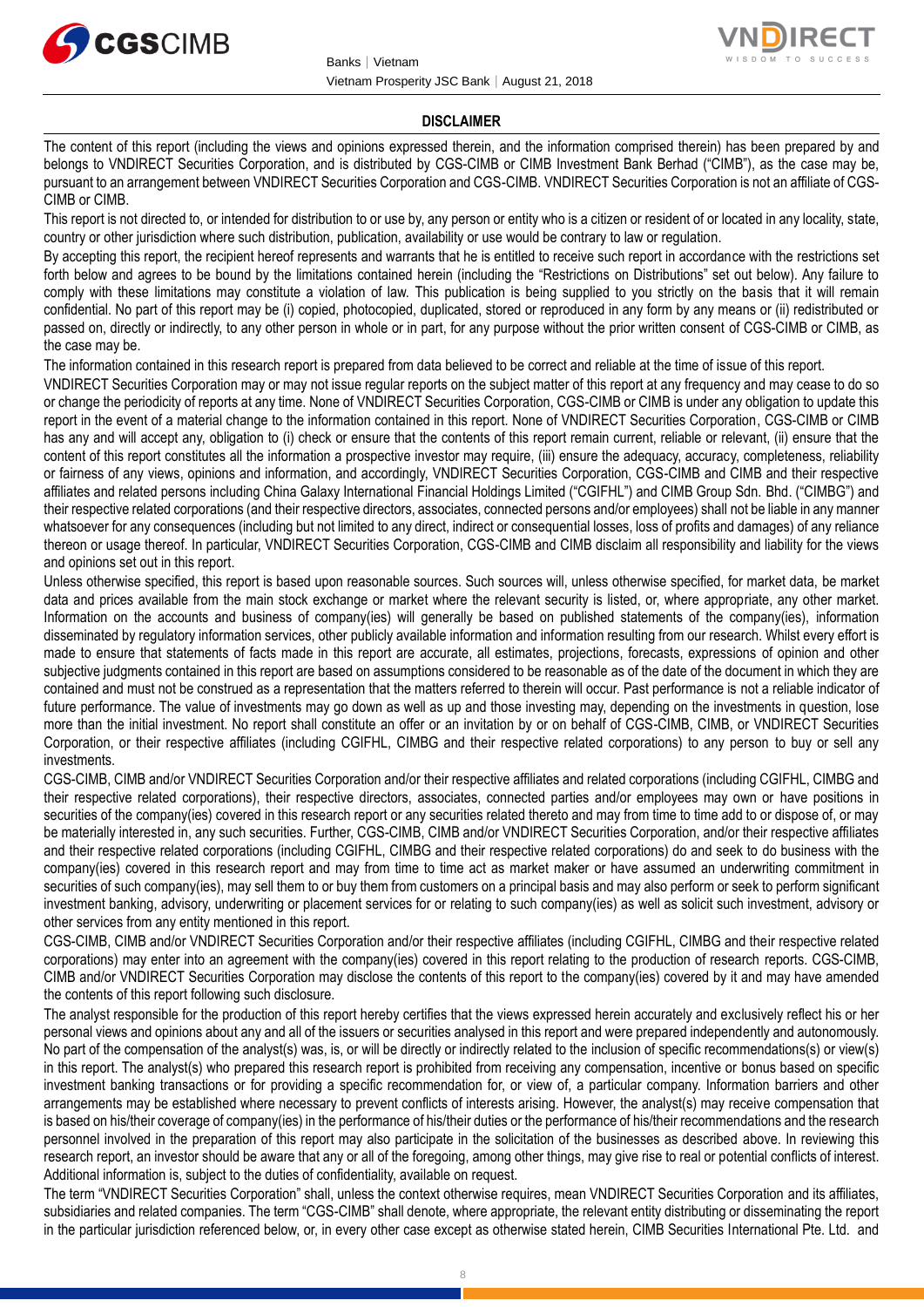



its affiliates, subsidiaries and related corporations.

#### **CGS-CIMB**

| Country     | <b>CGS-CIMB Entity</b>                      | <b>Regulated by</b>                                             |
|-------------|---------------------------------------------|-----------------------------------------------------------------|
| Hong Kong   | <b>CGS-CIMB Securities Limited</b>          | Securities and Futures Commission Hong Kong                     |
| India       | CGS-CIMB Securities (India) Private Limited | Securities and Exchange Board of India (SEBI)                   |
| Indonesia   | PT CGS-CIMB Sekuritas Indonesia             | Financial Services Authority of Indonesia                       |
| Singapore   | CGS-CIMB Research Pte. Ltd.                 | Monetary Authority of Singapore                                 |
| South Korea | CGS-CIMB Securities Limited, Korea Branch   | Financial Services Commission and Financial Supervisory Service |
| Thailand    | CGS-CIMB Securities (Thailand) Co. Ltd.     | Securities and Exchange Commission Thailand                     |

#### **CIMB**

| untry    | <b>CIMB</b><br>.<br>Entity                    | ated bv                                                                           |
|----------|-----------------------------------------------|-----------------------------------------------------------------------------------|
| Malaysia | <b>CIMB</b><br>∶Berhad<br>Bank<br>√Investment | ;ommission<br>. Malavsır<br>ïties<br>ឹ<br><u>ж.</u><br>\ ,\ ,\        <br>וסוכי ו |

(i) As of August 21, 2018 VNDIRECT Securities Corporation has a proprietary position in the securities (which may include but not limited to shares, warrants, call warrants and/or any other derivatives) in the following company or companies covered or recommended in this report:  $(a)$  -

(ii) As of August 21, 2018, the analyst(s) who prepared this report, and the associate(s), has / have an interest in the securities (which may include but not limited to shares, warrants, call warrants and/or any other derivatives) in the following company or companies covered or recommended in this report:

(a) -

This report does not purport to contain all the information that a prospective investor may require. CGS-CIMB, and VNDIRECT Securities Corporation and their respective affiliates (including CGIFHL, CIMBG and their related corporations) do not make any guarantee, representation or warranty, express or implied, as to the adequacy, accuracy, completeness, reliability or fairness of any such information and opinion contained in this report. None of CGS-CIMB, CIMB and VNDIRECT Securities Corporation and their respective affiliates nor their related persons (including CGIFHL, CIMBG and their related corporations) shall be liable in any manner whatsoever for any consequences (including but not limited to any direct, indirect or consequential losses, loss of profits and damages) of any reliance thereon or usage thereof.

This report is general in nature and has been prepared for information purposes only. It is intended for circulation amongst CGS-CIMB's, CIMB's and their respective affiliates' (including CGIFHL's, CIMBG's and their respective related corporations') clients generally and does not have regard to the specific investment objectives, financial situation and the particular needs of any specific person who may receive this report. The information and opinions in this report are not and should not be construed or considered as an offer, recommendation or solicitation to buy or sell the subject securities, related investments or other financial instruments or any derivative instrument, or any rights pertaining thereto.

Investors are advised to make their own independent evaluation of the information contained in this research report, consider their own individual investment objectives, financial situation and particular needs and consult their own professional and financial advisers as to the legal, business, financial, tax and other aspects before participating in any transaction in respect of the securities of company(ies) covered in this research report. The securities of such company(ies) may not be eligible for sale in all jurisdictions or to all categories of investors.

**Australia:** Despite anything in this report to the contrary, this research is provided in Australia by CIMB Securities (Singapore) Pte. Ltd. and CIMB Securities Limited. This research is only available in Australia to persons who are "wholesale clients" (within the meaning of the Corporations Act 2001 (Cth) and is supplied solely for the use of such wholesale clients and shall not be distributed or passed on to any other person. You represent and warrant that if you are in Australia, you are a "wholesale client". This research is of a general nature only and has been prepared without taking into account the objectives, financial situation or needs of the individual recipient. CIMB Securities (Singapore) Pte. Ltd. and CIMB Securities Limited do not hold, and are not required to hold an Australian financial services license. CIMB Securities (Singapore) Pte. Ltd. and CIMB Securities Limited rely on "passporting" exemptions for entities appropriately licensed by the Monetary Authority of Singapore (under ASIC Class Order 03/1102) and the Securities and Futures Commission in Hong Kong (under ASIC Class Order 03/1103).

**Canada:** This research report has not been prepared in accordance with the disclosure requirements of Dealer Member Rule 3400 – Research Restrictions and Disclosure Requirements of the Investment Industry Regulatory Organization of Canada. For any research report distributed by CIBC, further disclosures related to CIBC conflicts of interest can be found at https://researchcentral.cibcwm.com.

**China:** For the purpose of this report, the People's Republic of China ("PRC") does not include the Hong Kong Special Administrative Region, the Macau Special Administrative Region or Taiwan. The distributor of this report has not been approved or licensed by the China Securities Regulatory Commission or any other relevant regulatory authority or governmental agency in the PRC. This report contains only marketing information. The distribution of this report is not an offer to buy or sell to any person within or outside PRC or a solicitation to any person within or outside of PRC to buy or sell any instruments described herein. This report is being issued outside the PRC to a limited number of institutional investors and may not be provided to any person other than the original recipient and may not be reproduced or used for any other purpose.

**France:** Only qualified investors within the meaning of French law shall have access to this report. This report shall not be considered as an offer to subscribe to, or used in connection with, any offer for subscription or sale or marketing or direct or indirect distribution of financial instruments and it is not intended as a solicitation for the purchase of any financial instrument.

**Germany:** This report is only directed at persons who are professional investors as defined in sec 31a(2) of the German Securities Trading Act (WpHG). This publication constitutes research of a non-binding nature on the market situation and the investment instruments cited here at the time of the publication of the information.

The current prices/yields in this issue are based upon closing prices from Bloomberg as of the day preceding publication. Please note that neither the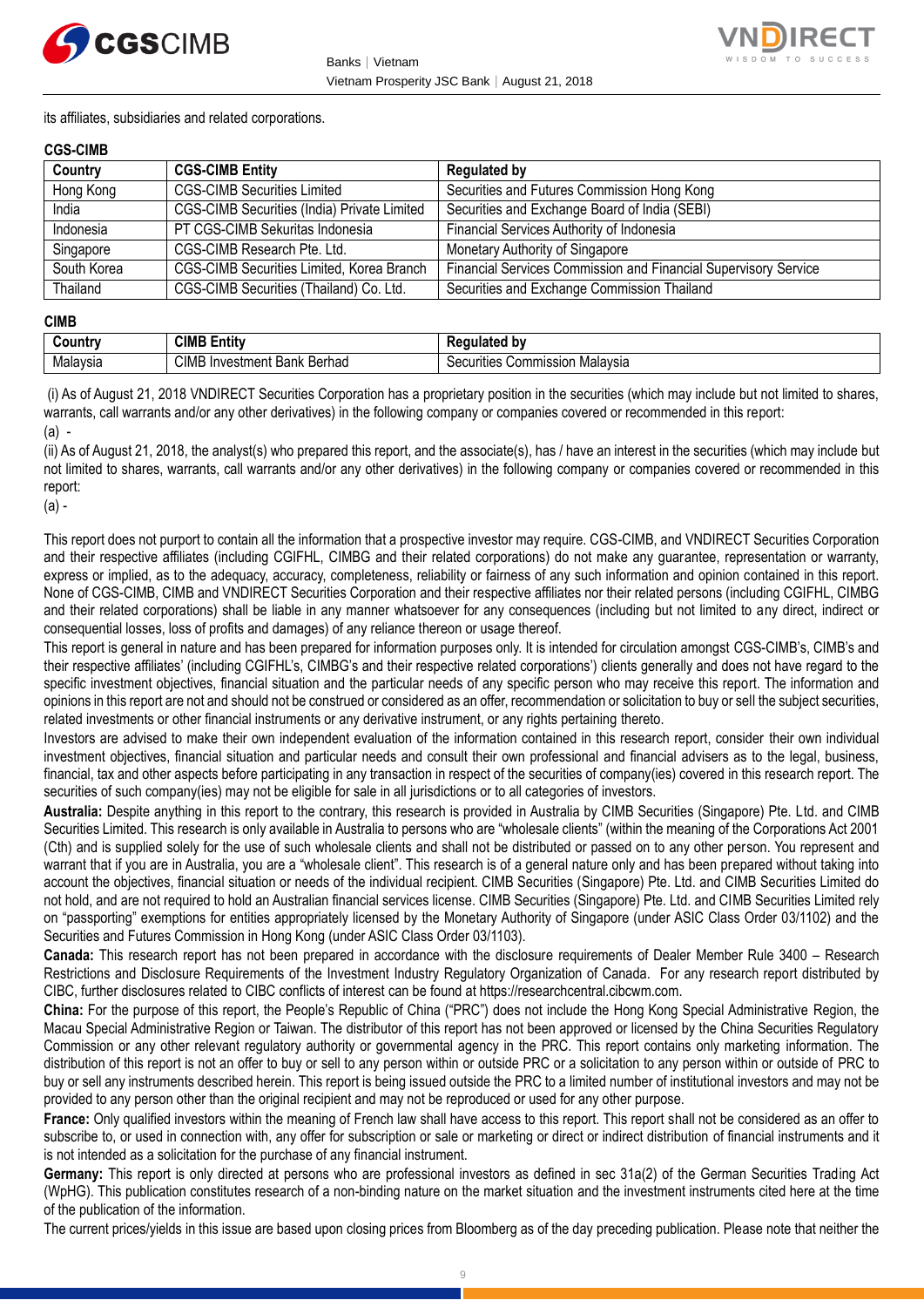



German Federal Financial Supervisory Agency (BaFin), nor any other supervisory authority exercises any control over the content of this report. **Hong Kong:** This report is issued and distributed in Hong Kong by CIMB Securities Limited ("CHK") which is licensed in Hong Kong by the Securities and Futures Commission for Type 1 (dealing in securities), Type 4 (advising on securities) and Type 6 (advising on corporate finance) activities. Any investors wishing to purchase or otherwise deal in the securities covered in this report should contact the Head of Sales at CIMB Securities Limited. The views and opinions in this research report are of VNDIRECT Securities Corporation as of the date hereof and are subject to change. If the Financial Services and Markets Act of the United Kingdom or the rules of the Financial Conduct Authority apply to a recipient, our obligations owed to such recipient therein are unaffected. CHK has no obligation to update its opinion or the information in this research report.

This publication is strictly confidential and is for private circulation only to clients of CHK.

CHK does not make a market on other securities mentioned in the report.

**India:** This report is issued and distributed in India by CIMB Securities (India) Private Limited ("CIMB India") which is registered with the National Stock Exchange of India Limited and BSE Limited as a trading and clearing member under the Securities and Exchange Board of India (Stock Brokers and Sub-Brokers) Regulations, 1992. In accordance with the provisions of Regulation 4(g) of the Securities and Exchange Board of India (Investment Advisers) Regulations, 2013, CIMB India is not required to seek registration with the Securities and Exchange Board of India ("SEBI") as an Investment Adviser. CIMB India is registered with SEBI as a Research Analyst pursuant to the SEBI (Research Analysts) Regulations, 2014 ("Regulations").

This report does not take into account the particular investment objectives, financial situations, or needs of the recipients. It is not intended for and does not deal with prohibitions on investment due to law/jurisdiction issues etc. which may exist for certain persons/entities. Recipients should rely on their own investigations and take their own professional advice before investment.

The report is not a "prospectus" as defined under Indian Law, including the Companies Act, 2013, and is not, and shall not be, approved by, or filed or registered with, any Indian regulator, including any Registrar of Companies in India, SEBI, any Indian stock exchange, or the Reserve Bank of India. No offer, or invitation to offer, or solicitation of subscription with respect to any such securities listed or proposed to be listed in India is being made, or intended to be made, to the public, or to any member or section of the public in India, through or pursuant to this report.

The research analysts, strategists or economists principally responsible for the preparation of this research report are segregated from the other activities of CIMB India and they have received compensation based upon various factors, including quality, accuracy and value of research, firm profitability or revenues, client feedback and competitive factors. Research analysts', strategists' or economists' compensation is not linked to investment banking or capital markets transactions performed or proposed to be performed by CIMB India or its affiliates.

CGS-CIMB India has not received any investment banking related compensation from the companies mentioned in the report in the past 12 months. CGS-CIMB India has not received any compensation from the companies mentioned in the report in the past 12 months.

**Indonesia:** This report is issued and distributed by PT CIMB Sekuritas Indonesia ("CIMBI"). The views and opinions in this research report are our own as of the date hereof and are subject to change. CIMBI has no obligation to update its opinion or the information in this research report. Neither this report nor any copy hereof may be distributed in Indonesia or to any Indonesian citizens wherever they are domiciled or to Indonesian residents except in compliance with applicable Indonesian capital market laws and regulations.

This research report is not an offer of securities in Indonesia. The securities referred to in this research report have not been registered with the Financial Services Authority (Otoritas Jasa Keuangan) pursuant to relevant capital market laws and regulations, and may not be offered or sold within the territory of the Republic of Indonesia or to Indonesian citizens through a public offering or in circumstances which constitute an offer within the meaning of the Indonesian capital market law and regulations.

**Ireland:** CGS-CIMB is not an investment firm authorised in the Republic of Ireland and no part of this document should be construed as CGS-CIMB acting as, or otherwise claiming or representing to be, an investment firm authorised in the Republic of Ireland.

**Malaysia:** This report is distributed in Malaysia by CIMB solely for the benefit of and for the exclusive use of our clients. Recipients of this report are to contact CIMB, at 17th Floor Menara CIMB No. 1 Jalan Stesen Sentral 2, Kuala Lumpur Sentral 50470 Kuala Lumpur, Malaysia, in respect of any matters arising from or in connection with this report. CIMB has no obligation to update, revise or reaffirm its opinion or the information in this research reports after the date of this report.

**New Zealand:** In New Zealand, this report is for distribution only to persons who are wholesale clients pursuant to section 5C of the Financial Advisers Act 2008.

**Singapore:** This report is issued and distributed by CIMB Research Pte Ltd ("CIMBR"). CIMBR is a financial adviser licensed under the Financial Advisers Act, Cap 110 ("FAA") for advising on investment products, by issuing or promulgating research analyses or research reports, whether in electronic, print or other form. Accordingly CIMBR is a subject to the applicable rules under the FAA unless it is able to avail itself to any prescribed exemptions.

Recipients of this report are to contact CIMB Research Pte Ltd, 50 Raffles Place, #16-02 Singapore Land Tower, Singapore in respect of any matters arising from, or in connection with this report. CIMBR has no obligation to update its opinion or the information in this research report. This publication is strictly confidential and is for private circulation only. If you have not been sent this report by CIMBR directly, you may not rely, use or disclose to anyone else this report or its contents.

If the recipient of this research report is not an accredited investor, expert investor or institutional investor, CIMBR accepts legal responsibility for the contents of the report without any disclaimer limiting or otherwise curtailing such legal responsibility. If the recipient is an accredited investor, expert investor or institutional investor, the recipient is deemed to acknowledge that CIMBR is exempt from certain requirements under the FAA and its attendant regulations, and as such, is exempt from complying with the following :

(a) Section 25 of the FAA (obligation to disclose product information);

(b) Section 27 (duty not to make recommendation with respect to any investment product without having a reasonable basis where you may be reasonably expected to rely on the recommendation) of the FAA;

(c) MAS Notice on Information to Clients and Product Information Disclosure [Notice No. FAA-N03];

- (d) MAS Notice on Recommendation on Investment Products [Notice No. FAA-N16];
- (e) Section 36 (obligation on disclosure of interest in securities), and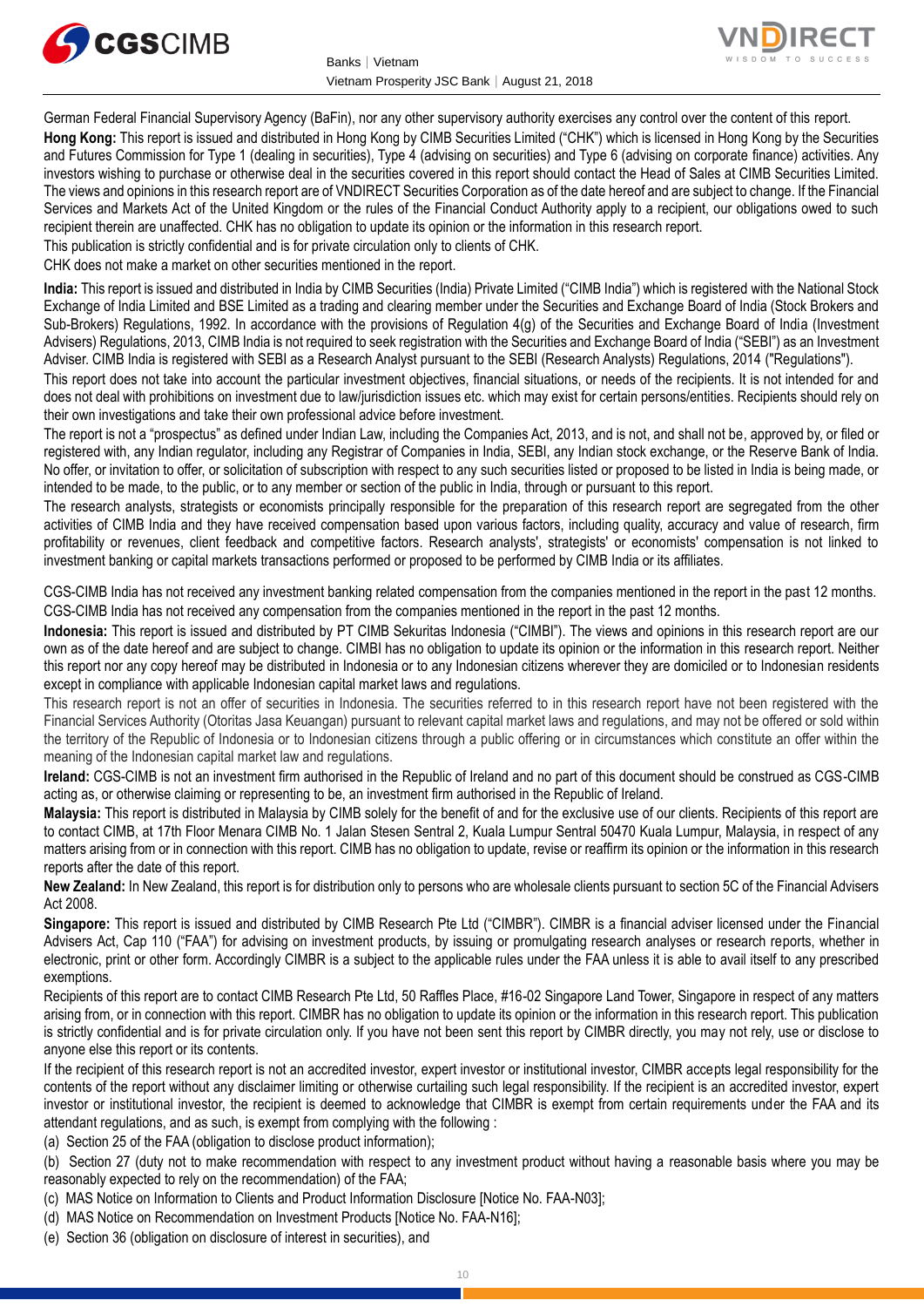



(f) any other laws, regulations, notices, directive, guidelines, circulars and practice notes which are relates to the above, to the extent permitted by applicable laws, as may be amended from time to time, and any other laws, regulations, notices, directive, guidelines, circulars, and practice notes as we may notify you from time to time. In addition, the recipient who is an accredited investor, expert investor or institutional investor acknowledges that a CIMBR is exempt from Section 27 of the FAA, the recipient will also not be able to file a civil claim against CIMBR for any loss or damage arising from the recipient's reliance on any recommendation made by CIMBR which would otherwise be a right that is available to the recipient under Section 27 of the FAA, the recipient will also not be able to file a civil claim against CIMBR for any loss or damage arising from the recipient's reliance on any recommendation made by CIMBR which would otherwise be a right that is available to the recipient under Section 27 of the FAA.

CIMBR, its affiliates and related corporations, their directors, associates, connected parties and/or employees may own or have positions in securities of the company(ies) covered in this research report or any securities related thereto and may from time to time add to or dispose of, or may be materially interested in, any such securities. Further, CIMBR, its affiliates and its related corporations do and seek to do business with the company(ies) covered in this research report and may from time to time act as market maker or have assumed an underwriting commitment in securities of such company(ies), may sell them to or buy them from customers on a principal basis and may also perform or seek to perform significant investment banking, advisory, underwriting or placement services for or relating to such company(ies) as well as solicit such investment, advisory or other services from any entity mentioned in this report.

As of August 21, 2018,, CIMBR does not have a proprietary position in the recommended securities in this report.

CIMBR does not make a market on the securities mentioned in the report.

**South Korea:** This report is issued and distributed in South Korea by CIMB Securities Limited, Korea Branch ("CIMB Korea") which is licensed as a cash equity broker, and regulated by the Financial Services Commission and Financial Supervisory Service of Korea. In South Korea, this report is for distribution only to professional investors under Article 9(5) of the Financial Investment Services and Capital Market Act of Korea ("FSCMA").

**Spain:** This document is a research report and it is addressed to institutional investors only. The research report is of a general nature and not personalised and does not constitute investment advice so, as the case may be, the recipient must seek proper advice before adopting any investment decision. This document does not constitute a public offering of securities.

CGS-CIMB is not registered with the Spanish Comision Nacional del Mercado de Valores to provide investment services.

**Sweden:** This report contains only marketing information and has not been approved by the Swedish Financial Supervisory Authority. The distribution of this report is not an offer to sell to any person in Sweden or a solicitation to any person in Sweden to buy any instruments described herein and may not be forwarded to the public in Sweden.

**Switzerland:** This report has not been prepared in accordance with the recognized self-regulatory minimal standards for research reports of banks issued by the Swiss Bankers' Association (Directives on the Independence of Financial Research).

Thailand: This report is issued and distributed by CIMB Securities (Thailand) Co. Ltd. ("CIMBT") based upon sources believed to be reliable (but their accuracy, completeness or correctness is not guaranteed). The statements or expressions of opinion herein were arrived at after due and careful consideration for use as information for investment. Such opinions are subject to change without notice and CIMBT has no obligation to update its opinion or the information in this research report.

CIMBT may act or acts as Market Maker, and issuer and offerer of Derivative Warrants and Structured Note which may have the following securities as its underlying securities. Investors should carefully read and study the details of the derivative warrants in the prospectus before making investment decisions.

AAV, ADVANC, AMATA, ANAN, AOT, AP, BA, BANPU, BBL, BCH, BCP, BCPG, BDMS, BEAUTY, BEC, BEM, BJC, BH, BIG, BLA, BLAND, BPP, BTS, CBG, CENTEL, CHG, CK, CKP, COM7, CPALL, CPF, CPN, DELTA, DTAC, EA, EGCO, EPG, GFPT, GLOBAL, GLOW, GPSC, GUNKUL, HMPRO, INTUCH, IRPC, ITD, IVL, KBANK, KCE, KKP, KTB, KTC, LH, LHBANK, LPN, MAJOR, MALEE, MEGA, MINT, MONO, MTLS, PLANB, PSH, PTL, PTG, PTT, PTTEP, PTTGC, QH, RATCH, ROBINS, S, SAWAD, SCB, SCC, SCCC, SIRI, SPALI, SPRC, STEC, STPI, SUPER, TASCO, TCAP, THAI, THANI, THCOM, TISCO, TKN, TMB, TOP, TPIPL, TRUE, TTA, TU, TVO, UNIQ, VGI, WHA, WORK.

Corporate Governance Report:

The disclosure of the survey result of the Thai Institute of Directors Association ("IOD") regarding corporate governance is made pursuant to the policy of the Office of the Securities and Exchange Commission. The survey of the IOD is based on the information of a company listed on the Stock Exchange of Thailand and the Market for Alternative Investment disclosed to the public and able to be accessed by a general public investor. The result, therefore, is from the perspective of a third party. It is not an evaluation of operation and is not based on inside information.

The survey result is as of the date appearing in the Corporate Governance Report of Thai Listed Companies. As a result, the survey result may be changed after that date. CIMBT does not confirm nor certify the accuracy of such survey result.

| 0.000<br><b>Range:</b> | 100<br>90 | $\circ$<br>80<br>o.<br>$\overline{\phantom{a}}$ | 70<br>−7∩<br>$\mathbf{u}$<br>. . | $\overline{\phantom{a}}$<br>′0 or<br>Below | Νo<br><b>IIIVAV</b><br>Result |
|------------------------|-----------|-------------------------------------------------|----------------------------------|--------------------------------------------|-------------------------------|
| Description<br>JUON.   | xcellent  | 000خ<br>Ver<br>v                                | ∽<br>Good                        | N/A                                        |                               |

**United Arab Emirates:** The distributor of this report has not been approved or licensed by the UAE Central Bank or any other relevant licensing authorities or governmental agencies in the United Arab Emirates. This report is strictly private and confidential and has not been reviewed by, deposited or registered with UAE Central Bank or any other licensing authority or governmental agencies in the United Arab Emirates. This report is being issued outside the United Arab Emirates to a limited number of institutional investors and must not be provided to any person other than the original recipient and may not be reproduced or used for any other purpose. Further, the information contained in this report is not intended to lead to the sale of investments under any subscription agreement or the conclusion of any other contract of whatsoever nature within the territory of the United Arab Emirates.

**United Kingdom and European Economic Area (EEA):** In the United Kingdom and European Economic Area, this material is also being distributed by CIMB Securities (UK) Limited ("CIMB UK"). CIMB UK is authorized and regulated by the Financial Conduct Authority and its registered office is at 27 Knightsbridge, London, SW1X7YB. The material distributed by CIMB UK has been prepared in accordance with CGS-CIMB's policies for managing conflicts of interest arising as a result of publication and distribution of this material. This material is for distribution only to, and is solely directed at, selected persons on the basis that those persons: (a) are eligible counterparties and professional clients of CIMB UK; (b) have professional experience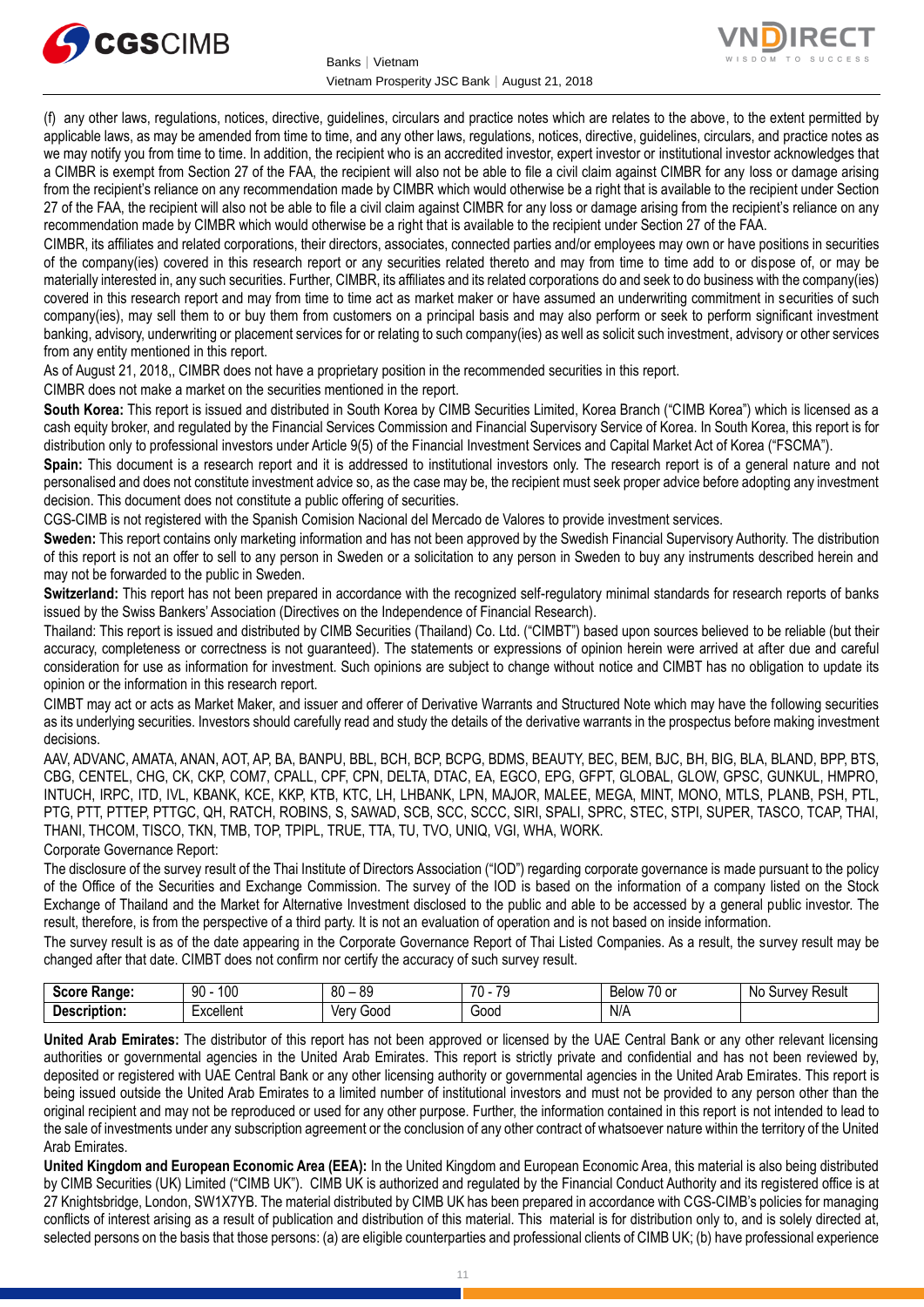



in matters relating to investments falling within Article 19(5) of the Financial Services and Markets Act 2000 (Financial Promotion) Order 2005 (as amended, the "Order"), (c) fall within Article 49(2)(a) to (d) ("high net worth companies, unincorporated associations etc") of the Order; (d) are outside the United Kingdom subject to relevant regulation in each jurisdiction, material(all such persons together being referred to as "relevant persons"). This material is directed only at relevant persons and must not be acted on or relied on by persons who are not relevant persons. Any investment or investment activity to which this material relates is available only to relevant persons and will be engaged in only with relevant persons.

Where this material is labelled as non-independent, it does not provide an impartial or objective assessment of the subject matter and does not constitute independent "research" (cannot remove research from here under the applicable rules of the Financial Conduct Authority in the UK. Consequently, any such non-independent material will not have been prepared in accordance with legal requirements designed to promote the independence of research (cannot remove research from here) and will not subject to any prohibition on dealing ahead of the dissemination of research. Any such non-independent material must be considered as a marketing communication.

**United States:** This research report is distributed in the United States of America by CIMB Securities (USA) Inc, a U.S. registered broker-dealer and a related company of CIMB Research Pte Ltd, PT CIMB Sekuritas Indonesia, CIMB Securities (Thailand) Co. Ltd, CIMB Securities Limited, CIMB Securities (India) Private Limited, and is distributed solely to persons who qualify as "U.S. Institutional Investors" as defined in Rule 15a-6 under the Securities and Exchange Act of 1934. This communication is only for Institutional Investors whose ordinary business activities involve investing in shares, bonds, and associated securities and/or derivative securities and who have professional experience in such investments. Any person who is not a U.S. Institutional Investor or Major Institutional Investor must not rely on this communication. The delivery of this research report to any person in the United States of America is not a recommendation to effect any transactions in the securities discussed herein, or an endorsement of any opinion expressed herein. CIMB Securities (USA) Inc, is a FINRA/SIPC member and takes responsibility for the content of this report. For further information or to place an order in any of the above-mentioned securities please contact a registered representative of CIMB Securities (USA) Inc. CIMB Securities (USA) Inc. does not make a market on other securities mentioned in the report.

CIMB Securities (USA) Inc. has not managed or co-managed a public offering of any of the securities mentioned in the past 12 months.

CIMB Securities (USA) Inc. has not received compensation for investment banking services from any of the company mentioned in the past 12 months. CIMB Securities (USA) Inc. neither expects to receive nor intends to seek compensation for investment banking services from any of the company mentioned within the next 3 months.

**Other jurisdictions:** In any other jurisdictions, except if otherwise restricted by laws or regulations, this report is only for distribution to professional, institutional or sophisticated investors as defined in the laws and regulations of such jurisdictions.